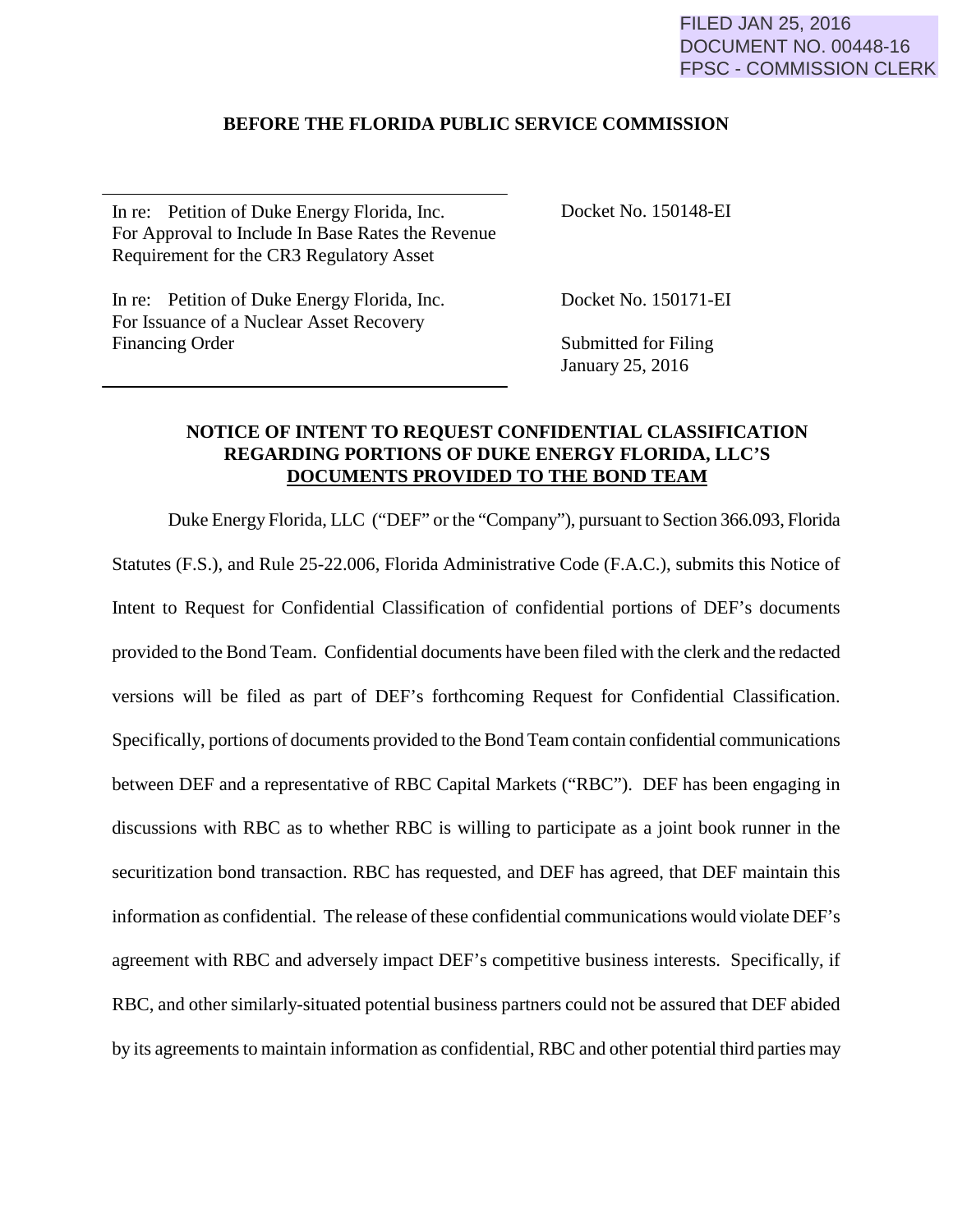be unwilling to participate in this transaction, which would potentially be detrimental to DEF's customers and this transaction.

A highlighted copy of the above-referenced confidential documents labeled as Exhibit A, has been filed under a separate cover letter.

 Pursuant to Rule 25-22.006(3)(a)(1), DEF will file its Request for Confidential Classification for the confidential information contained herein within twenty-one (21) days of filing this request.

\_\_\_\_\_\_\_\_\_\_\_\_\_\_\_\_\_\_\_\_\_\_\_ \_\_\_\_\_\_\_\_\_\_\_\_\_\_\_\_\_\_\_\_\_\_\_\_\_

RESPECTFULLY SUBMITTED this 25<sup>th</sup> day of January, 2016.

 */s/ Dianne M. Triplett*

Duke Energy Florida, LLC<br>Duke Energy Florida, LLC 106 East College Avenue 299 First Avenue North Suite 800 St. Petersburg, FL 33701 Telephone: (850) 521-1428

MATTHEW R. BERNIER DIANNE M. TRIPLETT Senior Counsel Associate General Counsel Tallahassee, FL 32301 Telephone: (727) 820-4692